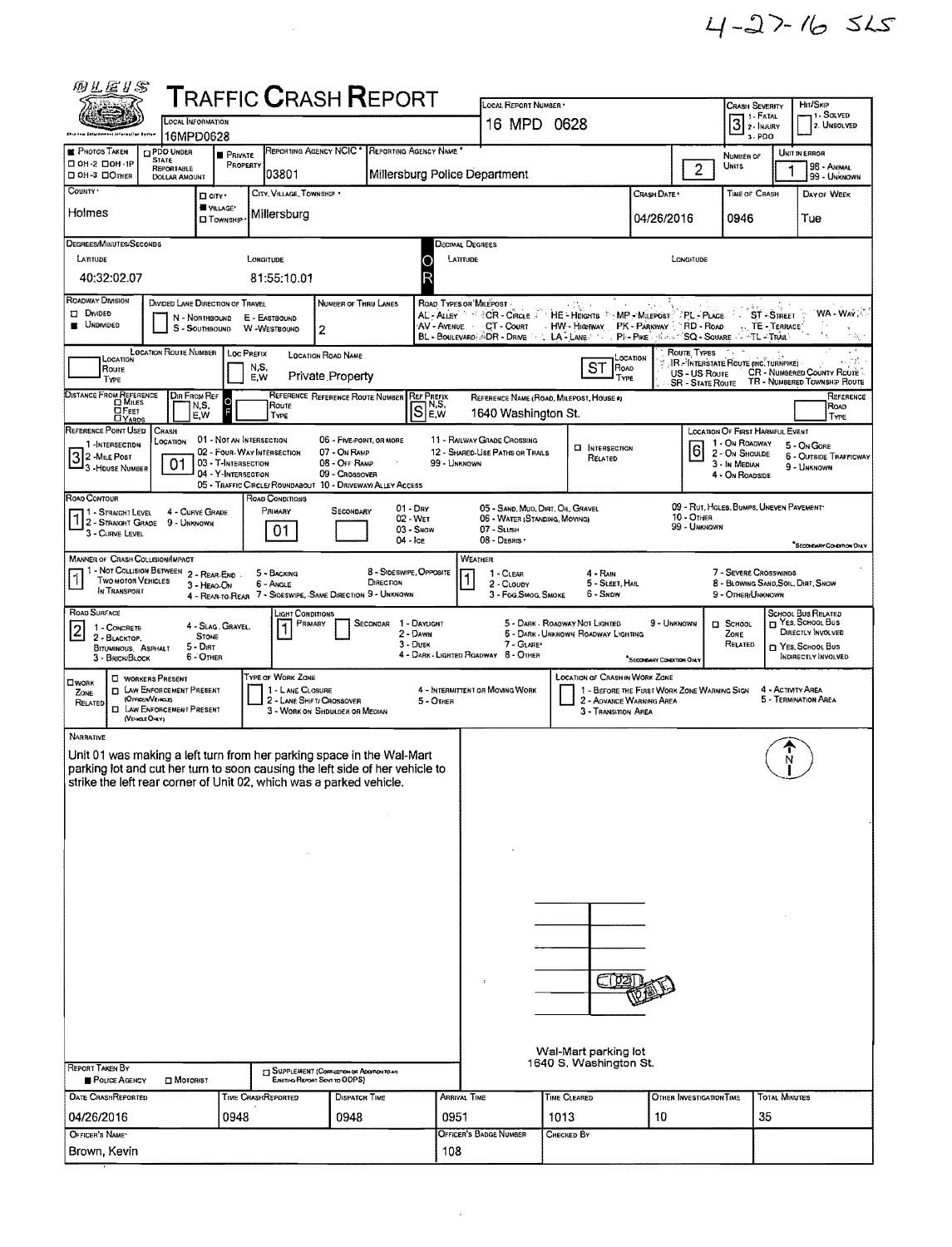| UNIT                                                                                                                    |                                                                                                                                                                                                                                                                                                                                                  |                                                                                        |                            |                                                                                |                                                                              |                                                                                                                                                   |             |                                                                             |                                             |                    |                                                                         | <b>LOCAL REPORT NUMBER</b><br>16 MPD 0628                                                   |                        |                                                                                             |                                                                            |  |  |  |  |
|-------------------------------------------------------------------------------------------------------------------------|--------------------------------------------------------------------------------------------------------------------------------------------------------------------------------------------------------------------------------------------------------------------------------------------------------------------------------------------------|----------------------------------------------------------------------------------------|----------------------------|--------------------------------------------------------------------------------|------------------------------------------------------------------------------|---------------------------------------------------------------------------------------------------------------------------------------------------|-------------|-----------------------------------------------------------------------------|---------------------------------------------|--------------------|-------------------------------------------------------------------------|---------------------------------------------------------------------------------------------|------------------------|---------------------------------------------------------------------------------------------|----------------------------------------------------------------------------|--|--|--|--|
|                                                                                                                         |                                                                                                                                                                                                                                                                                                                                                  |                                                                                        |                            |                                                                                | <b>DAMAGE SCALE</b>                                                          |                                                                                                                                                   |             |                                                                             |                                             |                    |                                                                         |                                                                                             |                        |                                                                                             |                                                                            |  |  |  |  |
| UNIT NUMBER                                                                                                             | OWNER NAME: LAST, FIRST, MIDDLE ( C SAME AS DRIVER )<br>Pierce, Roy, V.                                                                                                                                                                                                                                                                          |                                                                                        |                            |                                                                                |                                                                              |                                                                                                                                                   |             |                                                                             |                                             | OWNER PHONE NUMBER |                                                                         | <b>DAMAGE AREA</b><br>FRONT                                                                 |                        |                                                                                             |                                                                            |  |  |  |  |
| 1<br>OWNER ADDRESS: CITY, STATE, ZIP                                                                                    |                                                                                                                                                                                                                                                                                                                                                  |                                                                                        | <b>CISAME AS DANER 1</b>   |                                                                                |                                                                              |                                                                                                                                                   |             |                                                                             | 330-276-4432                                |                    |                                                                         | $\overline{\mathsf{2}}$                                                                     |                        | п                                                                                           |                                                                            |  |  |  |  |
| 1 None<br>о<br>10145 CR 620, Killbuck, OH, 44637                                                                        |                                                                                                                                                                                                                                                                                                                                                  |                                                                                        |                            |                                                                                |                                                                              |                                                                                                                                                   |             |                                                                             |                                             |                    |                                                                         |                                                                                             |                        |                                                                                             |                                                                            |  |  |  |  |
| LP STATE LICENSE PLATE NUMBER                                                                                           |                                                                                                                                                                                                                                                                                                                                                  |                                                                                        |                            | <b>VEHICLE IDENTIFICATION NUMBER</b>                                           |                                                                              |                                                                                                                                                   |             | # Occupants                                                                 | 2 - MINOR                                   |                    |                                                                         |                                                                                             |                        |                                                                                             |                                                                            |  |  |  |  |
| OН                                                                                                                      | <b>FGE2294</b>                                                                                                                                                                                                                                                                                                                                   |                                                                                        |                            |                                                                                |                                                                              | 1FMCU9J99FUA39668                                                                                                                                 |             |                                                                             |                                             |                    | 1                                                                       | 3 - FUNCTIONAL                                                                              |                        | O                                                                                           |                                                                            |  |  |  |  |
| <b>VEHICLE YEAR</b>                                                                                                     |                                                                                                                                                                                                                                                                                                                                                  | <b>VEHICLE MAKE</b>                                                                    |                            |                                                                                | <b>VEHICLE MODEL</b>                                                         |                                                                                                                                                   |             |                                                                             |                                             | VEHICLE COLOR      |                                                                         | 4 - DISABLING                                                                               |                        |                                                                                             |                                                                            |  |  |  |  |
| 2015<br>PROOF OF                                                                                                        | Ford                                                                                                                                                                                                                                                                                                                                             | <b>INSURANCE COMPANY</b>                                                               |                            |                                                                                | Escape<br>POLICY NUMBER                                                      |                                                                                                                                                   |             |                                                                             | GRY                                         |                    |                                                                         |                                                                                             |                        | $\Box$                                                                                      | Έ                                                                          |  |  |  |  |
| INSURANCE<br>Shown                                                                                                      |                                                                                                                                                                                                                                                                                                                                                  | Liberty Mutual                                                                         |                            |                                                                                | Towep By<br>A06-288-628267-7066                                              |                                                                                                                                                   |             |                                                                             |                                             |                    |                                                                         | 9 - UNKNOWN                                                                                 |                        | □                                                                                           |                                                                            |  |  |  |  |
| CARRIER NAME, ADDRESS, CITY, STATE, ZIP<br><b>CARRIER PHONE</b>                                                         |                                                                                                                                                                                                                                                                                                                                                  |                                                                                        |                            |                                                                                |                                                                              |                                                                                                                                                   |             |                                                                             |                                             |                    |                                                                         |                                                                                             |                        |                                                                                             |                                                                            |  |  |  |  |
| US DOT                                                                                                                  |                                                                                                                                                                                                                                                                                                                                                  | VEHICLE WEIGHT GVWR/GCWR                                                               |                            |                                                                                |                                                                              | CARGO BODY TYPE                                                                                                                                   |             |                                                                             |                                             |                    | <b>TRAFFICWAY DESCRIPTION</b>                                           |                                                                                             |                        |                                                                                             |                                                                            |  |  |  |  |
|                                                                                                                         |                                                                                                                                                                                                                                                                                                                                                  |                                                                                        | 2 - 10,001 to 26,000k Las  | 1 - LESS THAN OR EQUAL TO 10K LBS                                              | 01                                                                           | 01 - No CARGO BODY TYPE/NOT APPLICABL 09 - POLE<br>02 - Bus/Van (9-15 Seats, Inc Driver)                                                          |             | 10 - CARGO TANK                                                             |                                             |                    | 11 - Two Way, Not Divided                                               |                                                                                             |                        | 2 - Two-WAY, NOT DIVIDED, CONTINUOUS LEFT TURN LANE                                         |                                                                            |  |  |  |  |
| HM Placard ID NO.                                                                                                       |                                                                                                                                                                                                                                                                                                                                                  |                                                                                        | 3 - MORE THAN 26,000K LBS. |                                                                                |                                                                              | 03 - Bus (16+ Seats, Inc DRIVER)<br>04 - VEHICLE TOWING ANOTHER VEHICLE                                                                           |             | 11 - FLAT BED<br>$12 - D$ uMP                                               |                                             |                    |                                                                         |                                                                                             |                        | 3 - Two-Way, Divided, Unprotected Painted or Grass >4Ft.) Media                             |                                                                            |  |  |  |  |
|                                                                                                                         | <b>HM CLASS</b>                                                                                                                                                                                                                                                                                                                                  |                                                                                        | <b>HAZARDOUS MATERIAL</b>  |                                                                                |                                                                              | 05 - Logging<br><b>06 - INTERMODAL CONTAINER CHASIS</b>                                                                                           |             | 13 - CONCRETE MIXER<br>14 - AUTO TRANSPORTER                                |                                             |                    | 4 - Two-WAY, DIVIDED, POSITIVE MEDIAN BARRIER<br>5 - ONE-WAY TRAFFICWAY |                                                                                             |                        |                                                                                             |                                                                            |  |  |  |  |
|                                                                                                                         | <b>NUMBER</b>                                                                                                                                                                                                                                                                                                                                    | <b>T</b> RELATED                                                                       |                            |                                                                                |                                                                              | 07 - CARGO VAN/ENGLOSED BOX<br>08 - GRAIN, CHIPS, GRAVEL                                                                                          |             | 15 - GARBAGE / REFUSE<br>99 - OTHER/UNKNOWN                                 |                                             |                    | <b>D</b> Hit / Skip Unit                                                |                                                                                             |                        |                                                                                             |                                                                            |  |  |  |  |
|                                                                                                                         |                                                                                                                                                                                                                                                                                                                                                  | NON-MOTORIST LOCATION PRIOR TO IMPACT                                                  |                            | <b>TYPE OF USE</b>                                                             | UNIT TYPE                                                                    |                                                                                                                                                   |             |                                                                             |                                             |                    |                                                                         |                                                                                             |                        |                                                                                             |                                                                            |  |  |  |  |
|                                                                                                                         | 01 - INTERSECTION - MARKED CROSSWAL<br>PASSENGER VERICLES (LESS THAN SPASSENGERS MEDINEARY TRUCKS OR COMBO UNITS > 10KLBS BUS/VAN/LIMO(9 OR MORE INCLUDING DRIVER)<br>06<br>02 - INTERSECTION - NO CROSSWALK<br>01 - Sub-COMPACT<br>13 - SINGLE UNIT TRUCK OR VAN 2AXLE, 6 TIRES 21 - BUS/VAN (9-15 Seats, INC DANER)<br>03 - INTERSECTION OTHER |                                                                                        |                            |                                                                                |                                                                              |                                                                                                                                                   |             |                                                                             |                                             |                    |                                                                         |                                                                                             |                        |                                                                                             |                                                                            |  |  |  |  |
|                                                                                                                         |                                                                                                                                                                                                                                                                                                                                                  | 04 - MIDBLOCK - MARKED CROSSWALK<br>05 - TRAVEL LANE - OTHER LOCATION                  |                            | 1 - PERSONAL<br>2 - COMMERCIAL                                                 |                                                                              | 02 - COMPACT<br>99 - UNKNOWN 03 - MID SIZE<br>OR HIT/SKIP<br>04 - Full Size                                                                       |             |                                                                             |                                             |                    | 14 - SINGLE UNIT TRUCK : 3+ AXLES<br>15 - SINGLE UNIT TRUCK / TRAILER   |                                                                                             | NON-MOTORIST           | 22 - Bus (16+ Seats, Inc Driver)                                                            |                                                                            |  |  |  |  |
|                                                                                                                         | 06 - BICYCLE LANE                                                                                                                                                                                                                                                                                                                                | 07 - SHOULDER/ROADSIDE                                                                 |                            | 3 - GOVERNMENT                                                                 |                                                                              | 05 - Minivan<br>06 - SPORT UTILITY VEHICLE                                                                                                        |             |                                                                             | 17 - TRACTOR/SEMI-TRAILER                   |                    | 15 - TRUCK/TRACTOR (BOSTAIL)                                            |                                                                                             |                        | 23 - ANIMAL WITH RIDER<br>24 - ANIMAL WITH BUGGY, WAGON, SURREY<br>25 - BICYCLE/PEDACYCLIST |                                                                            |  |  |  |  |
|                                                                                                                         | 08 - SIDEWALK                                                                                                                                                                                                                                                                                                                                    | 09 - MEDIAN/CROSSING ISLAND                                                            |                            | <b>DIN EMERGENCY</b>                                                           |                                                                              | 07 - Pickup<br>$08 - V_{AB}$                                                                                                                      |             |                                                                             | 18 - TRACTOR/DOUBLE<br>19 - TRACTOR/TRIPLES |                    |                                                                         |                                                                                             |                        |                                                                                             |                                                                            |  |  |  |  |
|                                                                                                                         | 10 - DRIVE WAY ACCESS                                                                                                                                                                                                                                                                                                                            | 11 - SHARED-USE PATH OR TRAIL                                                          |                            | RESPONSE                                                                       | 09 - MOTORCYCLE<br>10 - Moronizeo Bicycle                                    |                                                                                                                                                   |             |                                                                             |                                             |                    | 20 - OTHER MEDIMEAVY VEHICLE                                            |                                                                                             |                        | 27 - OTHER NON-MOTORIST                                                                     |                                                                            |  |  |  |  |
| 12 - NON-TRAFFICWAY AREA<br>Has HM Placard<br>11 - SNOWMOBILE/ATV<br>99 - OTHER/UNKNOWN<br>12 - OTHER PASSENGER VEHICLE |                                                                                                                                                                                                                                                                                                                                                  |                                                                                        |                            |                                                                                |                                                                              |                                                                                                                                                   |             |                                                                             |                                             |                    |                                                                         |                                                                                             |                        |                                                                                             |                                                                            |  |  |  |  |
| SPECIAL FUNCTION 01 - NONE                                                                                              | $02 - TAXI$                                                                                                                                                                                                                                                                                                                                      |                                                                                        |                            | 09 - AMBULANCE<br>$10 -$ Fine                                                  | 17 - FARM VEHICLE<br>MOST DAMAGED AREA<br>18 - FARM EQUIPMENT<br>$01 - None$ |                                                                                                                                                   |             |                                                                             |                                             |                    | 08 - LEFT SIDE                                                          |                                                                                             | 99 - Unknown           | Аспри                                                                                       |                                                                            |  |  |  |  |
| 01.                                                                                                                     |                                                                                                                                                                                                                                                                                                                                                  | 03 - RENTAL TRUCK (OVER 10KLBS)<br>04 - Bus - School (Public or Private) 12 - Military |                            | 11 - HIGHWAY/MAINTENANCE                                                       | 08<br>19 - Мотокноме<br>20 - Golf Cart                                       |                                                                                                                                                   |             |                                                                             | 02 - CENTER FRONT<br>03 - RIGHT FRONT       |                    | 09 - LEFT FRONT<br>10 - TOP AND WINDOWS                                 |                                                                                             |                        |                                                                                             | 1 - Non- Contact<br>3 2 - Non-Contact<br>2 - Non-Collision<br>3 - STRIKING |  |  |  |  |
|                                                                                                                         |                                                                                                                                                                                                                                                                                                                                                  | 05 - Bus - Transit<br>06 - Bus - Charter                                               |                            | 13 - Pouce<br>14 - Pusuc Unuty                                                 |                                                                              | $21 -$ Train<br>22 - OTHER (EXPLAININ NARRATIVE)                                                                                                  |             | IMPACT ARE 04 - RIGHT SIDE<br>05 - RIGHT REAR                               |                                             |                    | 11 - UNDERCARRIAGE<br>12 - LOAD/TRAILER                                 |                                                                                             |                        | 4 - STRUCK                                                                                  | 5 - Striking/Struck                                                        |  |  |  |  |
|                                                                                                                         |                                                                                                                                                                                                                                                                                                                                                  | 07 - Bus - SHUTTLE<br>08 - Bus. OTHER                                                  |                            | 15 - OTHER GOVERNMENT<br>16 - CONSTRUCTION EOIP.                               | 80<br>06 - REAR CENTER<br>07 - LEFT REAR                                     |                                                                                                                                                   |             |                                                                             |                                             |                    | 13 - TOTAL (ALL AREAS)<br>14 - OTHER                                    |                                                                                             |                        |                                                                                             | 9 - UNKNOWN                                                                |  |  |  |  |
| PRE-CRASH ACTIONS                                                                                                       |                                                                                                                                                                                                                                                                                                                                                  |                                                                                        |                            |                                                                                |                                                                              |                                                                                                                                                   |             |                                                                             |                                             |                    |                                                                         |                                                                                             |                        |                                                                                             |                                                                            |  |  |  |  |
| 06                                                                                                                      |                                                                                                                                                                                                                                                                                                                                                  | MOTORIST<br>01 - STRAIGHT AHEAD                                                        |                            | 07 - MAKING U-TURN                                                             |                                                                              | 13 - NEGOTIATING A CURVE                                                                                                                          |             | NON-MOTORIST                                                                |                                             |                    | 15 - ENTERING OR CROSSING SPECIFIED LOCATIO                             |                                                                                             |                        | 21 - OTHER NON-MOTORIST ACTION                                                              |                                                                            |  |  |  |  |
|                                                                                                                         |                                                                                                                                                                                                                                                                                                                                                  | 02 - BACKING<br>03 - CHANGING LANES                                                    |                            | 08 - ENTERING TRAFFIC LANE<br>09 - LEAVING TRAFFIC LANE                        |                                                                              | 14 - OTHER MOTORIST ACTIO                                                                                                                         |             |                                                                             | 17 - WORKING                                |                    | 16 - WALKING RUNNING, JOGGING, PLAYING, CYCLING                         |                                                                                             |                        |                                                                                             |                                                                            |  |  |  |  |
| 99 - UNKNOWN                                                                                                            |                                                                                                                                                                                                                                                                                                                                                  | 04 - OVERTAKING/PASSING<br>05 - MAKING RIGHT TURN                                      |                            | 10 - PARKED<br>11 - Slowing or Stopped in Traffic                              |                                                                              |                                                                                                                                                   |             |                                                                             | 18 - Pushing Vehicle                        |                    | 19 - APPROACHING OR LEAVING VEHICLE                                     |                                                                                             |                        |                                                                                             |                                                                            |  |  |  |  |
|                                                                                                                         |                                                                                                                                                                                                                                                                                                                                                  | 06 - MAKING LEFT TURN                                                                  |                            | 12 - DRIVERLESS                                                                |                                                                              |                                                                                                                                                   |             |                                                                             | 20 - STANDING                               |                    |                                                                         |                                                                                             | <b>VEHICLE DEFECTS</b> |                                                                                             |                                                                            |  |  |  |  |
| <b>CONTRIBUTING CIRCUMSTANCE</b><br>PRIMARY                                                                             |                                                                                                                                                                                                                                                                                                                                                  | MOTORIST<br>01 - NONE                                                                  |                            | 11 - IMPROPER BACKING                                                          |                                                                              |                                                                                                                                                   |             | Non-Motorist<br><b>22 - NONE</b>                                            |                                             |                    |                                                                         |                                                                                             |                        | 01 - TURN SIGNALS                                                                           |                                                                            |  |  |  |  |
| 07                                                                                                                      |                                                                                                                                                                                                                                                                                                                                                  | 02 - FAILURE TO YIELD<br>03 - RAN RED LIGHT                                            |                            |                                                                                |                                                                              | 12 - IMPROPER START FROM PARKED POSITION<br>13 - STOPPED OR PARKED ILLEGALLY                                                                      |             | 23 - IMPROPER CROSSING<br>24 - DARTING                                      |                                             |                    |                                                                         |                                                                                             |                        | 02 - HEAD LAMPS<br>03 - TAIL LAMPS                                                          |                                                                            |  |  |  |  |
| SECONDARY                                                                                                               |                                                                                                                                                                                                                                                                                                                                                  | 04 - RAN STOP SIGN<br>05 - Exceeded Speed Limit                                        |                            |                                                                                |                                                                              | 14 - OPERATING VEHICLE IN NEGLIGENT MANNER<br>15 - Swering to Avoid (Due to External Conditions)                                                  |             | 25 - LYING AND OR ILLEGALLY IN ROADWAY<br>26 - FALURE TO YIELD RIGHT OF WAY |                                             |                    |                                                                         |                                                                                             | 04 - BRAKES            | 05 - STEERING                                                                               |                                                                            |  |  |  |  |
|                                                                                                                         |                                                                                                                                                                                                                                                                                                                                                  | 06 - Unsafe Speed<br>07 - IMPROPER TURN                                                |                            |                                                                                |                                                                              | 16 - Wrong Side/Wrong Way                                                                                                                         |             | 27 - Not Visible (DARK CLOTHING)<br>28 - INATTENTIVE                        |                                             |                    |                                                                         |                                                                                             |                        | 06 - TIRE BLOWOUT<br>07 - WORN OR SLICK TIRES                                               |                                                                            |  |  |  |  |
|                                                                                                                         |                                                                                                                                                                                                                                                                                                                                                  | 08 - LEFT OF CENTER<br>09 - FOLLOWED TOO CLOSELY/ACDA                                  |                            |                                                                                |                                                                              | 17 - FALURE TO CONTROL<br>18 - VISION OBSTRUCTION<br>29 - FAILURE TO OBEY TRAFFIC SIGNS<br>19 - OPERATING DEFECTIVE EQUIPMENT<br>/SIGNALS/OFFICER |             |                                                                             |                                             |                    |                                                                         | 08 - TRAILER EQUIPMENT DEFECTIVE<br>09 - Motor TrousLe<br>10 - DISABLED FROM PRIOR ACCIDENT |                        |                                                                                             |                                                                            |  |  |  |  |
| 99 - UNKNOWN                                                                                                            |                                                                                                                                                                                                                                                                                                                                                  | 10 - IMPROPER LANE CHANGE<br>(PASSING/OFF ROAD                                         |                            |                                                                                |                                                                              | 20 - LOAD SHIFTING/FALLING/SPILLING<br>21 - OTHER IMPROPER ACTION                                                                                 |             | 30 - WRONG SIDE OF THE ROAD<br>31 - OTHER NON-MOTORIST ACTION               |                                             |                    |                                                                         |                                                                                             |                        | 11 - OTHER DEFECTS                                                                          |                                                                            |  |  |  |  |
| <b>SEQUENCE OF EVENTS</b>                                                                                               |                                                                                                                                                                                                                                                                                                                                                  |                                                                                        |                            |                                                                                |                                                                              | NON-COLLISION EVENTS                                                                                                                              |             |                                                                             |                                             |                    |                                                                         |                                                                                             |                        |                                                                                             |                                                                            |  |  |  |  |
| 21                                                                                                                      |                                                                                                                                                                                                                                                                                                                                                  |                                                                                        |                            | 6                                                                              |                                                                              | 01 - OVERTURN/ROLLOVER<br>02 - FIRE/EXPLOSION                                                                                                     |             | <b>06 - EQUIPMENT FAILURE</b>                                               | (BLOWN TIRE, BRAKE FAILIRE, ETC)            |                    |                                                                         | 10 - Cross Median<br>11 - CROSS CENTER LINE                                                 |                        |                                                                                             |                                                                            |  |  |  |  |
| FIRST<br><b>HARMFUL</b>                                                                                                 |                                                                                                                                                                                                                                                                                                                                                  | Most<br><b>HARMFUL</b>                                                                 |                            | 99 - UNKNOWN                                                                   |                                                                              | 03 - IMMERSION<br>04 - JACKKNIFE                                                                                                                  |             | 07 - SEPARATION OF UNITS<br>08 - RAN OFF ROAD RIGHT                         |                                             |                    |                                                                         | OPPOSITE DIRECTION OF TRAVEL<br>12 - DOWNHILL RUNAWAY                                       |                        |                                                                                             |                                                                            |  |  |  |  |
| EVENT                                                                                                                   |                                                                                                                                                                                                                                                                                                                                                  | EVENT                                                                                  |                            |                                                                                |                                                                              | 05 - CARGO/EQUIPMENT LOSS OR SHIFT 09 - RAN OFF ROAD LEFT<br>COLUSION WITH FIXED, OBJECT                                                          |             |                                                                             |                                             |                    |                                                                         | 13 - OTHER NON-COLLISION                                                                    |                        |                                                                                             |                                                                            |  |  |  |  |
| 14 - PEDESTRIAN                                                                                                         |                                                                                                                                                                                                                                                                                                                                                  | COLLISION WITH PERSON, VEHICLE OR OBJECT NOT FIXED                                     |                            | 21 - PARKED MOTOR VEHICLE                                                      |                                                                              | 25 - IMPACT ATTENUATOR/CRASH CUSHION33 - MEDIAN CABLE BARRIER<br>26 - BRIDGE OVERHEAD STRUCTURE                                                   |             | 34 - Median Guardrail Barrier                                               |                                             |                    |                                                                         | 41 - OTHER POST, POLE<br>OR SUPPORT                                                         |                        | $48 -$ TREE<br>49 - FIRE HYDRANT                                                            |                                                                            |  |  |  |  |
| 15 - PEDALCYCLE                                                                                                         |                                                                                                                                                                                                                                                                                                                                                  | 16 - RAILWAY VEHICLE (TRAIN, ENGINE)                                                   |                            | 22 - WORK ZONE MAINTENANCE EQUIPMENT<br>23 - STRUCK BY FALLING, SHIFTING CARGO |                                                                              | 27 - BRIDGE PIER OR ABUTMENT<br>28 - BRIDGE PARAPET                                                                                               |             | 35 - Median Concrete Barrier<br>36 - MEDIAN OTHER BARRIER                   |                                             |                    | 43 - Cuns                                                               | 42 - CULVERT                                                                                |                        | 50 - WORK ZONE MAINTENANCE<br>EQUIPMENT                                                     |                                                                            |  |  |  |  |
| 17 - ANIMAL - FARM<br>18 - ANIMAL - DEER                                                                                |                                                                                                                                                                                                                                                                                                                                                  |                                                                                        | <b>MOTOR VEHICLE</b>       | OR ANYTHING SET IN MOTION BY A                                                 |                                                                              | 29 - BRIDGE RAIL<br>30 - GUARDRAIL FACE                                                                                                           |             | 37 - TRAFFIC SIGN POST<br>38 - Overhead Sign Post                           |                                             |                    | 44 - Ditch                                                              | 45 - EMBANKMENT                                                                             |                        | 51 - WALL, BUILDING, TUNNEL<br>52 - OTHER FIXED OBJECT                                      |                                                                            |  |  |  |  |
| 19 - ANIMAL OTHER                                                                                                       |                                                                                                                                                                                                                                                                                                                                                  | 20 - MOTOR VEHICLE IN TRANSPORT                                                        |                            | 24 - OTHER MOVABLE OBJECT                                                      |                                                                              | 31 - GUARDRAILEND<br>32 - PORTABLE BARRIER                                                                                                        |             | 39 - LIGHT/LUMINARIES SUPPORT<br>40 - Unury Pole                            |                                             |                    | 46 - FENCE                                                              | 47 MAILBOX                                                                                  |                        |                                                                                             |                                                                            |  |  |  |  |
| UNIT SPEED                                                                                                              |                                                                                                                                                                                                                                                                                                                                                  | POSTED SPEED                                                                           | TRAFFIC CONTROL            |                                                                                |                                                                              |                                                                                                                                                   |             |                                                                             |                                             | UNIT DIRECTION     |                                                                         | 1 - Noath                                                                                   |                        | 5 - Northeast                                                                               | 9 - Unknown                                                                |  |  |  |  |
| 10                                                                                                                      |                                                                                                                                                                                                                                                                                                                                                  |                                                                                        | 12                         | 01 - No CONTROLS<br>02 - S TOP SIGN                                            |                                                                              | 07 - RAILROAD CROSSBUCKS<br>08 - RALROAD FLASHERS                                                                                                 |             | 13 - Crosswalk Lines<br>14 - WALK/DON'T WALK                                |                                             | FROM               | То<br>5                                                                 | 2 - South<br>$3 - East$                                                                     |                        | 6 - NORTHWEST<br>7 - SOUTHEAST                                                              |                                                                            |  |  |  |  |
| $\square$ Stated                                                                                                        |                                                                                                                                                                                                                                                                                                                                                  |                                                                                        |                            | 03 - YIELD SIGN<br>04 - TRAFFIC SIGNAL                                         |                                                                              | 09 - RAILROAD GATES<br>10 - COSTRUCTION BARRICADE                                                                                                 | 15 - О тнев | 16 - Not Reported                                                           |                                             |                    |                                                                         | 4 - West                                                                                    |                        | 8 - Southwest                                                                               |                                                                            |  |  |  |  |
| <b>ESTIMATED</b>                                                                                                        |                                                                                                                                                                                                                                                                                                                                                  |                                                                                        |                            | 05 - TRAFFIC FLASHERS<br>06 - SCHOOL ZONE                                      |                                                                              | 11 - PERSON (FLAGGER, OFFICER<br>12 - PAVEMENT MARKINGS                                                                                           |             |                                                                             |                                             |                    |                                                                         |                                                                                             |                        |                                                                                             |                                                                            |  |  |  |  |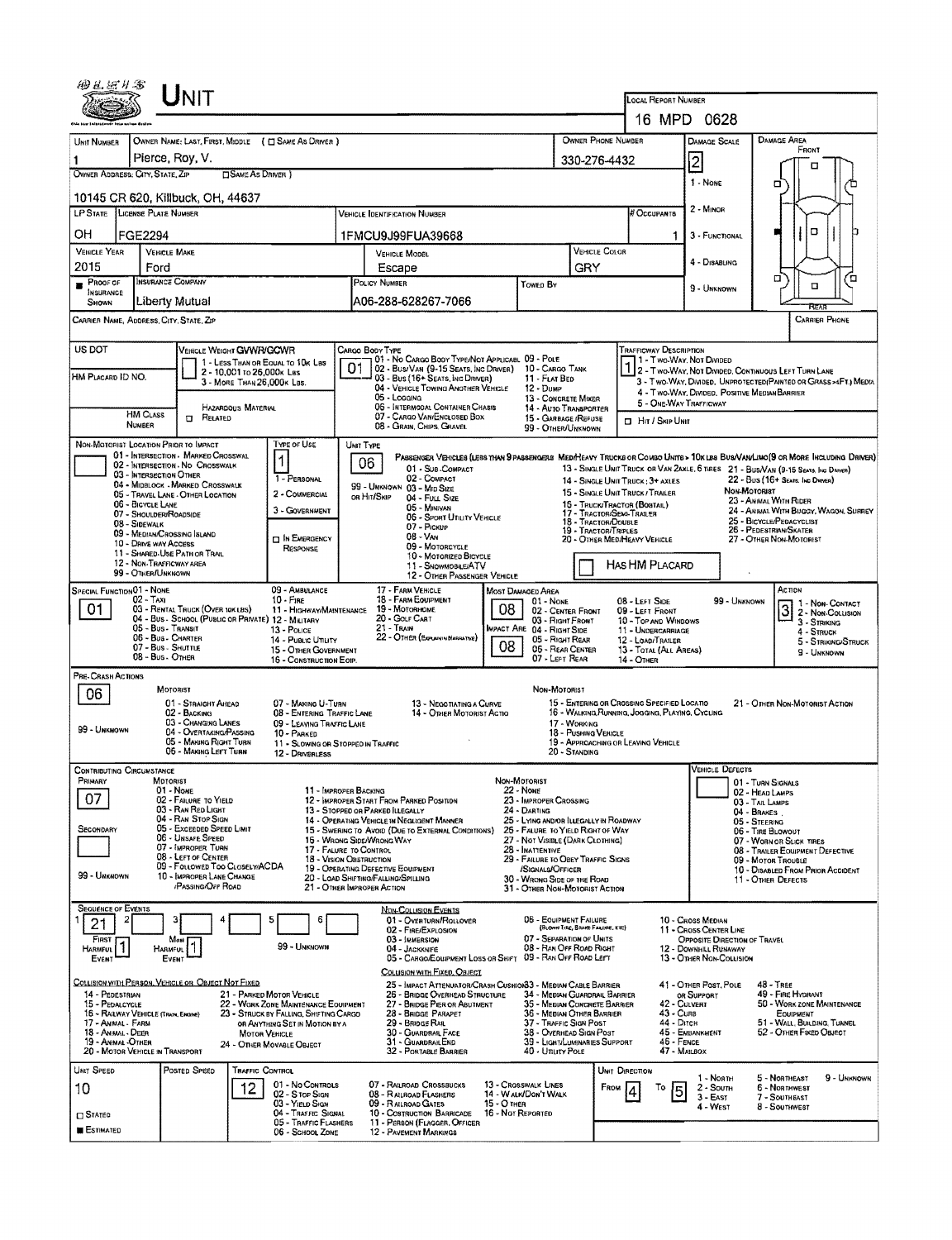|                                                                                                                                                                                                            |                                             | UNIT                                                                                    |                            |                                                                                |                                                                                              |                                                                                                                                    |                                       |                                                           |                                                                                                                                                    |                                             |                                                                                                |                                                                               |              |                                                                                                                          |                                                                   |  |  |
|------------------------------------------------------------------------------------------------------------------------------------------------------------------------------------------------------------|---------------------------------------------|-----------------------------------------------------------------------------------------|----------------------------|--------------------------------------------------------------------------------|----------------------------------------------------------------------------------------------|------------------------------------------------------------------------------------------------------------------------------------|---------------------------------------|-----------------------------------------------------------|----------------------------------------------------------------------------------------------------------------------------------------------------|---------------------------------------------|------------------------------------------------------------------------------------------------|-------------------------------------------------------------------------------|--------------|--------------------------------------------------------------------------------------------------------------------------|-------------------------------------------------------------------|--|--|
|                                                                                                                                                                                                            |                                             |                                                                                         |                            |                                                                                |                                                                                              |                                                                                                                                    |                                       |                                                           |                                                                                                                                                    |                                             | LOCAL REPORT NUMBER<br>16 MPD 0628                                                             |                                                                               |              |                                                                                                                          |                                                                   |  |  |
| UNIT NUMBER                                                                                                                                                                                                |                                             |                                                                                         |                            | OWNER NAME: LAST, FIRST, MIDDLE ( C SAME AS DRIVER )                           |                                                                                              |                                                                                                                                    |                                       |                                                           |                                                                                                                                                    | OWNER PHONE NUMBER                          |                                                                                                | <b>DAMAGE SCALE</b>                                                           |              | <b>DAMAGE AREA</b>                                                                                                       |                                                                   |  |  |
|                                                                                                                                                                                                            |                                             | Schlabach, Elsie,                                                                       |                            |                                                                                |                                                                                              |                                                                                                                                    |                                       |                                                           |                                                                                                                                                    |                                             |                                                                                                |                                                                               |              | FRONT                                                                                                                    |                                                                   |  |  |
| 2<br>OWNER ADDRESS: CITY, STATE, ZIP                                                                                                                                                                       |                                             |                                                                                         | <b>CISAME AS DRIVER</b> )  |                                                                                |                                                                                              |                                                                                                                                    |                                       |                                                           |                                                                                                                                                    | 330-893-2950                                |                                                                                                | 2<br>1 - NONE                                                                 |              |                                                                                                                          | □                                                                 |  |  |
| Ω<br>4805 TR 366 Unit 261, Millersburg, OH, 44654                                                                                                                                                          |                                             |                                                                                         |                            |                                                                                |                                                                                              |                                                                                                                                    |                                       |                                                           |                                                                                                                                                    |                                             |                                                                                                |                                                                               |              |                                                                                                                          |                                                                   |  |  |
| LP STATE LICENSE PLATE NUMBER                                                                                                                                                                              |                                             |                                                                                         |                            |                                                                                |                                                                                              | <b>VEHICLE IDENTIFICATION NUMBER</b>                                                                                               |                                       |                                                           |                                                                                                                                                    |                                             | # Occupants                                                                                    | 2 - MINOR                                                                     |              |                                                                                                                          |                                                                   |  |  |
| OН                                                                                                                                                                                                         | A62E                                        |                                                                                         |                            |                                                                                |                                                                                              | 1G4HP54K6Y4226471                                                                                                                  |                                       |                                                           |                                                                                                                                                    |                                             | 0                                                                                              | □<br>3 - FUNCTIONAL                                                           |              |                                                                                                                          |                                                                   |  |  |
| <b>VEHICLE YEAR</b><br>2000                                                                                                                                                                                | Buick                                       | <b>VEHICLE MAKE</b>                                                                     |                            |                                                                                | VEHICLE MODEL<br>Lesabre                                                                     |                                                                                                                                    |                                       |                                                           | RED                                                                                                                                                | VEHICLE COLOR                               |                                                                                                | 4 - DISABLING                                                                 |              |                                                                                                                          |                                                                   |  |  |
| Proof of<br>INSURANCE                                                                                                                                                                                      |                                             | <b>INSURANCE COMPANY</b>                                                                |                            |                                                                                | <b>POLICY NUMBER</b>                                                                         |                                                                                                                                    |                                       | TOWED BY                                                  |                                                                                                                                                    |                                             |                                                                                                | 9 - Unknown                                                                   |              | ш                                                                                                                        | Έ<br>α                                                            |  |  |
| SHOWN                                                                                                                                                                                                      | Westfield                                   |                                                                                         |                            |                                                                                |                                                                                              | WNP7202471                                                                                                                         |                                       |                                                           |                                                                                                                                                    |                                             |                                                                                                |                                                                               |              |                                                                                                                          |                                                                   |  |  |
| CARRIER NAME, ADDRESS, CITY, STATE, ZIP<br><b>CARRIER PHONE</b>                                                                                                                                            |                                             |                                                                                         |                            |                                                                                |                                                                                              |                                                                                                                                    |                                       |                                                           |                                                                                                                                                    |                                             |                                                                                                |                                                                               |              |                                                                                                                          |                                                                   |  |  |
| US DOT<br>VEHICLE WEIGHT GVWR/GCWR<br><b>TRAFFICWAY DESCRIPTION</b><br>CARGO BODY TYPE<br>01 - No CARGO BODY TYPE/NOT APPLICABL 09 - POLE<br>1 - Two-Way, Not Divided<br>1 - LESS THAN OR EQUAL TO 10K LBS |                                             |                                                                                         |                            |                                                                                |                                                                                              |                                                                                                                                    |                                       |                                                           |                                                                                                                                                    |                                             |                                                                                                |                                                                               |              |                                                                                                                          |                                                                   |  |  |
| HM PLACARD ID NO.                                                                                                                                                                                          |                                             |                                                                                         | 2 - 10,001 to 26,000x Las  |                                                                                | 01                                                                                           | 02 - Busi Van (9-15 Seats, Inc Driver)<br>03 - Bus (16+ Seats, Inc Driver)                                                         |                                       | 10 - CARGO TANK<br>11 - FLAT BED                          |                                                                                                                                                    |                                             |                                                                                                |                                                                               |              | 2 - Two-Way, Not Divided, Continuous Left Turn Lane                                                                      |                                                                   |  |  |
|                                                                                                                                                                                                            |                                             |                                                                                         | 3 - MORE THAN 26,000K LBS. |                                                                                |                                                                                              | 04 - VEHICLE TOWING ANOTHER VEHICLE<br>05 - Logging                                                                                |                                       | 12 - Dume                                                 | 13 - CONCRETE MIXER                                                                                                                                |                                             |                                                                                                |                                                                               |              | 4 - TWO-WAY, DIVIDED. POSITIVE MEDIAN BARRIER                                                                            | 3 - T WO-WAY, DIVIDED, UNPROTECTED (PAINTED OR GRASS >4FT.) MEDIA |  |  |
|                                                                                                                                                                                                            | <b>HM CLASS</b>                             | $\Box$ Related                                                                          | <b>HAZARDOUS MATERIAL</b>  |                                                                                |                                                                                              | 05 - INTERMODAL CONTAINER CHASIS<br>07 - CARGO VAN ENCLOSED BOX                                                                    |                                       |                                                           | 14 - AUTO TRANSPORTER<br>15 - GARBAGE /REFUSE                                                                                                      |                                             |                                                                                                | 5 - ONE-WAY TRAFFICWAY<br><b>D</b> Hit / Skip Unit                            |              |                                                                                                                          |                                                                   |  |  |
| NON-MOTORIST LOCATION PRIOR TO IMPACT                                                                                                                                                                      | <b>NUMBER</b>                               |                                                                                         |                            | <b>TYPE OF USE</b>                                                             | UNIT TYPE                                                                                    | 08 - GRAIN, CHIPS, GRAVEL                                                                                                          |                                       | 99 - OTHER/UNKNOWN                                        |                                                                                                                                                    |                                             |                                                                                                |                                                                               |              |                                                                                                                          |                                                                   |  |  |
|                                                                                                                                                                                                            |                                             | 01 - INTERSECTION - MARKED CROSSWAL<br>02 - INTERSECTION - NO CROSSWALK                 |                            |                                                                                |                                                                                              | PASSENGER VEHICLES (LESS THAN 9 PASSENGERS MEDIMEANY TRUCKS OR COMBO UNITS > 10KLBS BUS/VAN/LIMO(9 OR MORE INCLUDING DRIVER)<br>04 |                                       |                                                           |                                                                                                                                                    |                                             |                                                                                                |                                                                               |              |                                                                                                                          |                                                                   |  |  |
|                                                                                                                                                                                                            | 03 - INTERSECTION OTHER                     |                                                                                         |                            | 1 - PERSONAL                                                                   |                                                                                              | 01 - Sub COMPACT<br>02 - COMPACT                                                                                                   |                                       |                                                           |                                                                                                                                                    |                                             | 14 - SINGLE UNIT TRUCK; 3+ AXLES                                                               |                                                                               |              | 13 - SINGLE UNIT TRUCK OR VAN 2AXLE, 6 TIRES 21 - BUSNAN (9-15 SEATS, INC. DRIVER)<br>22 - Bus (16+ Seats, Inc. Drivers) |                                                                   |  |  |
|                                                                                                                                                                                                            |                                             | 04 - MIDBLOCK - MARKED CROSSWALK<br>05 - TRAVEL LANE - OTHER LOCATION                   |                            | 2 - COMMERCIAL                                                                 |                                                                                              | 99 - UNKNOWN 03 - MID SIZE<br>OR HIT/SKIP<br>04 - FULL SIZE                                                                        |                                       |                                                           |                                                                                                                                                    |                                             | 15 - SINGLE UNIT TRUCK / TRAILER                                                               |                                                                               |              |                                                                                                                          |                                                                   |  |  |
|                                                                                                                                                                                                            | 06 - BICYCLE LANE<br>07 - SHOULDER/ROADSIDE |                                                                                         |                            | 3 - COVERNMENT                                                                 |                                                                                              | 05 - MINIVAN<br>06 - Sport UTHITY VEHICLE                                                                                          |                                       |                                                           |                                                                                                                                                    | 17 - TRACTOR/SEMI-TRAILER                   | 16 - TRUCK/TRACTOR (BOBTAIL)                                                                   |                                                                               |              | 23 - ANIMAL WITH RIDER                                                                                                   | 24 - ANIMAL WITH BUGGY, WAGON, SURREY                             |  |  |
|                                                                                                                                                                                                            | 08 - Sidewalk                               | 09 - MEDIAN/CROSSING ISLAND                                                             |                            | <b>DIN EMERGENCY</b>                                                           |                                                                                              | 07 - Pickup<br>$08 - V_{AN}$                                                                                                       |                                       |                                                           |                                                                                                                                                    | 18 - TRACTOR/DOUBLE<br>19 - TRACTOR/TRIPLES | 20 - Other Med/Heavy Vehicle                                                                   | 25 - BICYCLE/PEDACYCLIST<br>26 - PEDESTRIAN/SKATER<br>27 - OTHER NON-MOTORIST |              |                                                                                                                          |                                                                   |  |  |
|                                                                                                                                                                                                            | 10 - DRNE WAY ACCESS                        | 11 - SHARED-USE PATH OR TRAIL                                                           |                            | RESPONSE                                                                       | 09 - MOTORCYCLE<br>10 - MOTORIZED BICYCLE                                                    |                                                                                                                                    |                                       |                                                           |                                                                                                                                                    |                                             |                                                                                                |                                                                               |              |                                                                                                                          |                                                                   |  |  |
| 12 - NON-TRAFFICWAY AREA<br>HAS HM PLACARD<br>11 - SNOWMOBILE/ATV<br>99 - OTHER/UNKNOWN<br>12 - OTHER PASSENGER VEHICLE                                                                                    |                                             |                                                                                         |                            |                                                                                |                                                                                              |                                                                                                                                    |                                       |                                                           |                                                                                                                                                    |                                             |                                                                                                |                                                                               |              |                                                                                                                          |                                                                   |  |  |
| <b>SPECIAL FUNCTION 01 - NONE</b><br>09 - AMBULANCE<br>02 - Taxi<br>$10 -$ Figg                                                                                                                            |                                             |                                                                                         |                            |                                                                                |                                                                                              | 17 - FARM VEHICLE<br>MOST DAMAGED AREA<br>18 - FARM EQUIPMENT<br>$01 - None$                                                       |                                       |                                                           |                                                                                                                                                    |                                             | 08 - LEFT SIDE                                                                                 |                                                                               | 99 - Unknown | ACTION                                                                                                                   |                                                                   |  |  |
| 01                                                                                                                                                                                                         |                                             | 03 - RENTAL TRUCK (OVER 10K LBS)<br>04 - Bus - School (Public or Private) 12 - Military |                            | 11 - HIGHWAY/MAINTENANCE                                                       |                                                                                              | 19 - Мотояноме<br>20 - GOLF CART                                                                                                   | 02 - CENTER FRONT<br>03 - Right Front |                                                           |                                                                                                                                                    | 09 - LEFT FRONT<br>10 - TOP AND WINDOWS     |                                                                                                |                                                                               |              | 1 - Non-Contact<br>4 2 - Non-Corusion                                                                                    |                                                                   |  |  |
|                                                                                                                                                                                                            | 05 - Bus - Transit                          | 06 - Bus - Charter                                                                      |                            | 13 - Police<br>14 - Pusuc Unuty                                                | 21 - Train<br>MPACT ARE 04 - RIGHT SIDE<br>22 - OTHER (EXPLAINING NANSATIVE)                 |                                                                                                                                    |                                       |                                                           |                                                                                                                                                    |                                             | 11 - UNDERCARRIAGE<br>12 - LOAD/TRAILER                                                        |                                                                               |              |                                                                                                                          | 3 - STRIKING<br>4 - STRUCK                                        |  |  |
|                                                                                                                                                                                                            | 07 - Bus - SHUTTLE<br>08 - Bus. OTHER       |                                                                                         |                            | 15 - OTHER GOVERNMENT<br>16 - CONSTRUCTION ECKP.                               | 07                                                                                           |                                                                                                                                    |                                       |                                                           | 05 - Right Rear<br>06 - REAR CENTER<br>13 - TOTAL (ALL AREAS)<br>07 - LEFT REAR<br>14 - OTHER                                                      |                                             |                                                                                                |                                                                               |              |                                                                                                                          | 5 - STRIKING/STRUCK<br>9 - Unknown                                |  |  |
| PRE-CRASH ACTIONS                                                                                                                                                                                          |                                             |                                                                                         |                            |                                                                                |                                                                                              |                                                                                                                                    |                                       |                                                           |                                                                                                                                                    |                                             |                                                                                                |                                                                               |              |                                                                                                                          |                                                                   |  |  |
| 10                                                                                                                                                                                                         |                                             | MOTORIST                                                                                |                            |                                                                                |                                                                                              |                                                                                                                                    |                                       | NON-MOTORIST                                              |                                                                                                                                                    |                                             |                                                                                                |                                                                               |              |                                                                                                                          |                                                                   |  |  |
|                                                                                                                                                                                                            |                                             | 01 - STRAIGHT AHEAD<br>02 - BACKING                                                     |                            | 07 - MAKING U-TURN<br>08 - ENTERING TRAFFIC LANE                               |                                                                                              | 13 - Negotiating a Curve<br>14 - OTHER MOTORIST ACTIO                                                                              |                                       |                                                           |                                                                                                                                                    |                                             | 15 - ENTERING OR CROSSING SPECIFIED LOCATIO<br>16 - WALKING RUNNING, JOGGINO, PLAYING, CYCLING |                                                                               |              | 21 - OTHER NON-MOTORIST ACTION                                                                                           |                                                                   |  |  |
| 99 - UNKNOWN                                                                                                                                                                                               |                                             | 03 - CHANGING LANES<br>04 - OVERTAKING/PASSING<br>05 - MAKING RIGHT TURN                |                            | 09 - LEAVINO TRAFFIC LANE<br>10 - PARKED                                       |                                                                                              |                                                                                                                                    |                                       |                                                           | 17 - Working<br>18 - PUSHING VERICLE                                                                                                               |                                             |                                                                                                |                                                                               |              |                                                                                                                          |                                                                   |  |  |
|                                                                                                                                                                                                            |                                             | 06 - MAKING LEFT TURN                                                                   |                            | 11 - SLOWING OR STOPPED IN TRAFFIC<br>12 - DRNERLESS                           |                                                                                              |                                                                                                                                    |                                       |                                                           | 20 - STANDING                                                                                                                                      |                                             | 19 - APPROACHING OR LEAVING VEHICLE                                                            |                                                                               |              |                                                                                                                          |                                                                   |  |  |
| CONTRIBUTING CIRCUMSTANCE<br>PRIMARY                                                                                                                                                                       |                                             | MOTORIST                                                                                |                            |                                                                                |                                                                                              |                                                                                                                                    |                                       | NON-MOTORIST                                              |                                                                                                                                                    |                                             |                                                                                                | VEHICLE DEFECTS                                                               |              |                                                                                                                          |                                                                   |  |  |
| 01                                                                                                                                                                                                         |                                             | 01 - Nowe<br>02 - FALURE TO YIELD                                                       |                            | 11 - IMPROPER BACKING                                                          |                                                                                              | 12 - IMPROPER START FROM PARKED POSITION                                                                                           |                                       | $22 - None$<br>23 - IMPROPER CROSSING                     |                                                                                                                                                    |                                             |                                                                                                |                                                                               |              | 01 - TURN SIGNALS<br>02 - HEAD LAMPS                                                                                     |                                                                   |  |  |
|                                                                                                                                                                                                            |                                             | 03 - RAN REO LIGHT<br>04 - RAN STOP SIGN                                                |                            |                                                                                |                                                                                              | 13 - Stopped or Parkeo Illegally<br>14 - Operating Vehicle in Negligent Manner                                                     |                                       | 24 - DARTING<br>25 - LYING ANDOR ILLEGALLY IN ROADWAY     |                                                                                                                                                    |                                             |                                                                                                |                                                                               |              | 03 - TAIL LAMPS<br>04 - BRAKES                                                                                           |                                                                   |  |  |
| SECONDARY                                                                                                                                                                                                  |                                             | 05 - Exceeded Speed Limit<br>06 - Unsafe Speed                                          |                            |                                                                                |                                                                                              | 15 - Swering to Avoid (Due to External Conditions)                                                                                 |                                       | 26 - FALURE TO YIELD RIGHT OF WAY                         |                                                                                                                                                    |                                             |                                                                                                |                                                                               |              | 05 - STEERING<br>06 - TIRE BLOWOUT                                                                                       |                                                                   |  |  |
|                                                                                                                                                                                                            |                                             | 07 - IMPROPER TURN<br>08 - LEFT OF CENTER                                               |                            | 17 - FALURE TO CONTROL<br>18 - VISION OBSTRUCTION                              |                                                                                              | 16 - WRONG SIDE/WRONG WAY                                                                                                          |                                       | 27 - Not Visible (DARK CLOTHING)<br>28 - INATTENTIVE      |                                                                                                                                                    |                                             |                                                                                                |                                                                               |              | 07 - WORN OR SLICK TIRES<br>08 - TRAILER EQUIPMENT DEFECTIVE                                                             |                                                                   |  |  |
| 99 - UNKNOWN                                                                                                                                                                                               |                                             | 09 - FOLLOWED TOO CLOSELY/ACDA<br>10 - IMPROPER LANE CHANGE                             |                            |                                                                                |                                                                                              | 19 - OPERATING DEFECTIVE EQUIPMENT<br>20 - LOAD SHIFTING/FALLING/SPILLING                                                          |                                       | /SIGNALS/OFFICER                                          | 29 - FAILURE TO OBEY TRAFFIC SIGNS<br>09 - MOTOR TROUBLE<br>10 - DISABLED FROM PRIOR ACCIDENT<br>30 - WRONG SIDE OF THE ROAD<br>11 - OTHER DEFECTS |                                             |                                                                                                |                                                                               |              |                                                                                                                          |                                                                   |  |  |
|                                                                                                                                                                                                            |                                             | PASSING OFF ROAD                                                                        |                            |                                                                                |                                                                                              | 21 - OTHER IMPROPER ACTION                                                                                                         |                                       | 31 - OTHER NON-MOTORIST ACTION                            |                                                                                                                                                    |                                             |                                                                                                |                                                                               |              |                                                                                                                          |                                                                   |  |  |
| <b>SEQUENCE OF EVENTS</b><br>2                                                                                                                                                                             |                                             |                                                                                         |                            | 6                                                                              |                                                                                              | NON-COLUSION EVENTS<br>01 - OVERTURN/ROLLOVER                                                                                      |                                       | 06 - EQUIPMENT FAILURE                                    |                                                                                                                                                    |                                             |                                                                                                | 10 - Cross Median                                                             |              |                                                                                                                          |                                                                   |  |  |
| 20<br>FIRST                                                                                                                                                                                                |                                             | Most                                                                                    |                            |                                                                                |                                                                                              | 02 - FIRE/EXPLOSION<br>03 - IMMERSION                                                                                              |                                       | 07 - SEPARATION OF UNITS                                  | (BLOWN TIRE, BRAKE FAILURE, ETC)                                                                                                                   |                                             |                                                                                                | 11 - Cross CENTER LINE<br>OPPOSITE DIRECTION OF TRAVEL                        |              |                                                                                                                          |                                                                   |  |  |
| <b>HARMFUL</b><br>EVENT                                                                                                                                                                                    |                                             | <b>HARMFUL</b><br>EVENT                                                                 |                            | 99 - Unknown                                                                   |                                                                                              | 04 - JACKKNIFE<br>05 - CARGO/EOUIPMENT LOSS OR SHIFT 09 - RAN OFF ROAD LEFT                                                        |                                       | 08 - RAN OFF ROAD RIGHT                                   |                                                                                                                                                    |                                             |                                                                                                | 12 - DOWNHILL RUNAWAY<br>13 - OTHER NON-COLUSION                              |              |                                                                                                                          |                                                                   |  |  |
|                                                                                                                                                                                                            |                                             |                                                                                         |                            |                                                                                |                                                                                              | COLUSION WITH FIXED, OBJECT                                                                                                        |                                       |                                                           |                                                                                                                                                    |                                             |                                                                                                |                                                                               |              |                                                                                                                          |                                                                   |  |  |
| 14 - PEOESTRIAN                                                                                                                                                                                            |                                             | COLUSION WITH PERSON, VEHICLE OR OBJECT NOT FIXED                                       |                            | 21 - PARKED MOTOR VEHICLE                                                      |                                                                                              | 25 - Impact Attenuator/Crash Cushion 3 - Median Cable Barrier<br>26 - BRIDGE OVERHEAD STRUCTURE                                    |                                       | 34 - Median Guarorah, Barrier                             |                                                                                                                                                    |                                             |                                                                                                | 41 - OTHER POST, POLE<br>OR SUPPORT                                           |              | 48 - TREE<br>49 - FIRE HYDRANT                                                                                           |                                                                   |  |  |
| 15 - PEDALCYCLE<br>16 - RAILWAY VEHICLE (TRAIN, ENDINE)                                                                                                                                                    |                                             |                                                                                         |                            | 22 - WORK ZONE MAINTENANCE EQUIPMENT<br>23 - STRUCK BY FALLING, SHIFTING CARGO |                                                                                              | 27 BRIDGE PIER OR ABUTMENT<br>28 - BRIDGE PARAPET                                                                                  |                                       | 35 - MEDIAN CONCRETE BARRIER<br>36 - Megian Other Barrier |                                                                                                                                                    |                                             | 43 - Cuna                                                                                      | 42 - CULVERT                                                                  |              | <b>EQUIPMENT</b>                                                                                                         | 50 - WORK ZONE MAINTENANCE                                        |  |  |
| 17 - ANIMAL - FARM<br>18 - Animal - Deer                                                                                                                                                                   |                                             |                                                                                         | <b>MOTOR VEHICLE</b>       | OR ANYTHING SET IN MOTION BY A                                                 | 29 - BRIDGE RAIL<br>37 - TRAFFIC SIGN POST<br>30 - GUARDRAIL FACE<br>38 - OVERHEAD SIGN POST |                                                                                                                                    |                                       |                                                           |                                                                                                                                                    |                                             | 44 - Ditch                                                                                     | 45 - EMBANKMENT                                                               |              | 51 WALL BUILDING, TUNNEL<br>52 - OTHER FIXED OBJECT                                                                      |                                                                   |  |  |
| 19 - ANIMAL-OTHER<br>20 - MOTOR VEHICLE IN TRANSPORT                                                                                                                                                       |                                             |                                                                                         |                            | 24 - OTHER MOVABLE OBJECT                                                      |                                                                                              | 31 - GUARDRAILEND<br>32 - PORTABLE BARRIER                                                                                         |                                       | 39 - LIGHT/LUMINARIES SUPPORT<br>40 - Unury Pole          |                                                                                                                                                    |                                             | 46 - FENCE                                                                                     | 47 - MAILBOX                                                                  |              |                                                                                                                          |                                                                   |  |  |
| UNIT SPEED                                                                                                                                                                                                 |                                             | Postep Speep                                                                            | <b>TRAFFIC CONTROL</b>     |                                                                                |                                                                                              |                                                                                                                                    |                                       |                                                           |                                                                                                                                                    | UNIT DIRECTION                              |                                                                                                | 1 - Narth                                                                     |              | 5 - NORTHEAST                                                                                                            | 9 - Unknown                                                       |  |  |
| 0                                                                                                                                                                                                          |                                             |                                                                                         | 12                         | 01 - No CONTROLS<br>02 - S TOP SIGN                                            |                                                                                              | 07 - RAILROAD CROSSBUCKS<br>08 - RAILROAD FLASHERS                                                                                 |                                       | 13 - Crosswalk LINES<br>14 - WALK/DON'T WALK              |                                                                                                                                                    | FROM                                        |                                                                                                | 2 - South<br>$3 - E$ ast                                                      |              | <b>6 - NORTHWEST</b><br>7 - SOUTHEAST                                                                                    |                                                                   |  |  |
| STATED                                                                                                                                                                                                     |                                             |                                                                                         |                            | 03 - YIELD SIGN<br>04 - TRAFFIC SIGNAL                                         |                                                                                              | $15 - O$ THER<br>09 - RAILROAD GATES<br>10 - COSTRUCTION BARRICADE<br>16 - Not Reported                                            |                                       |                                                           |                                                                                                                                                    |                                             |                                                                                                | 4 - West                                                                      |              | 8 - SOUTHWEST                                                                                                            |                                                                   |  |  |
| 11 - PERSON (FLAGGER, OFFICER<br>05 - TRAFFIC FLASHERS<br><b>ESTIMATED</b><br><b>12 - PAVEMENT MARKINGS</b><br>06 - SCHOOL ZONE                                                                            |                                             |                                                                                         |                            |                                                                                |                                                                                              |                                                                                                                                    |                                       |                                                           |                                                                                                                                                    |                                             |                                                                                                |                                                                               |              |                                                                                                                          |                                                                   |  |  |

 $\mathcal{L}^{\text{max}}_{\text{max}}$  and  $\mathcal{L}^{\text{max}}_{\text{max}}$ 

 $\sim 10^{-10}$